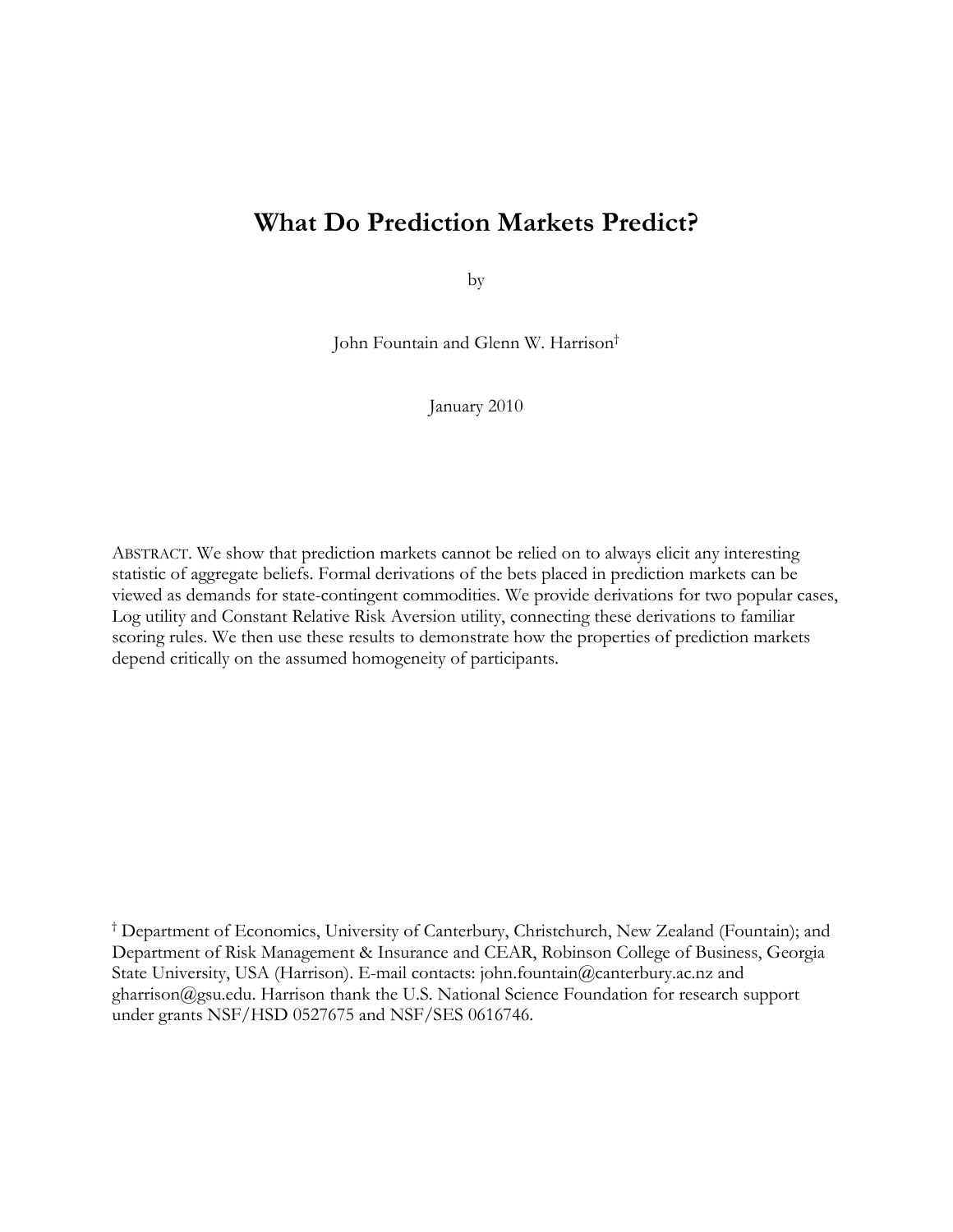Experimental economists were the first to develop prediction markets, originally defined over presidential elections in the United States: see Forsythe, Nelson, Neumann and Wright [1992]. There has been controversy over the claim that these markets elicit "aggregate beliefs," normally understood to mean the average of beliefs for the population.<sup>1</sup> There is no debate over whether these markets generate good predictions, in the sense that they forecast outcomes well.<sup>2</sup> Instead the debate has been over the additional claim that the prices in these markets recover the mean of aggregate beliefs. In other words, are the observed prices in these markets good estimates or predictors of aggregate beliefs?

Manski [2006] presented a simple, formal model in which a theoretical market did not elicit average beliefs. He built in asymmetry on the buying and selling side of the market in terms of pointmass beliefs, and assumed risk neutral agents with the same wealth (or a finite bet constraint, which amounts to the same thing in terms of the effect on market behavior).

Gjerstad [2005] and Wolfers and Zitzewitz [2005] present formal models in which they relax the assumption of risk neutrality, assume uni-modal beliefs, and find that markets can generate prices that reflect average beliefs.<sup>3</sup> However, their models build in homogeneity on both sides of the market, which is the key criticism of Manski [2006]. Every agent is risk averse, but has the same

 $1$ <sup>1</sup> There is no claim that these markets elicit individual beliefs or that they are free of individual irrationalities: see Forsythe, Rietz and Ross [199] for a survey of field and laboratory evidence on this issue. The claim about aggregate beliefs rests on informal statements about the propensity of "marginal traders" to get market prices right (in some sense).

 $2^2$  A separate issue is the ability of prediction markets to reliably elicit beliefs in "informationally complex" environments: see Healy, Ledyard, Linardi and Lowery [2008]. As the state-space of events grows, markets defined over each possible event-combination would be expected to become thin, resulting in unreliable information aggregation. Another issue is whether prediction markets and hypothetical polls are forecasting the same thing: the former pay out depending on the actual outcome when it is realized, and the former are often posed counterfactually as eliciting beliefs if the outcome were to be realized "today." We have no interest in counterfactuals here.

<sup>3</sup> In private correspondence Gjerstad shows that *symmetric*, bi-modal beliefs will also lead to nearperfect aggregate belief elicitation in his model.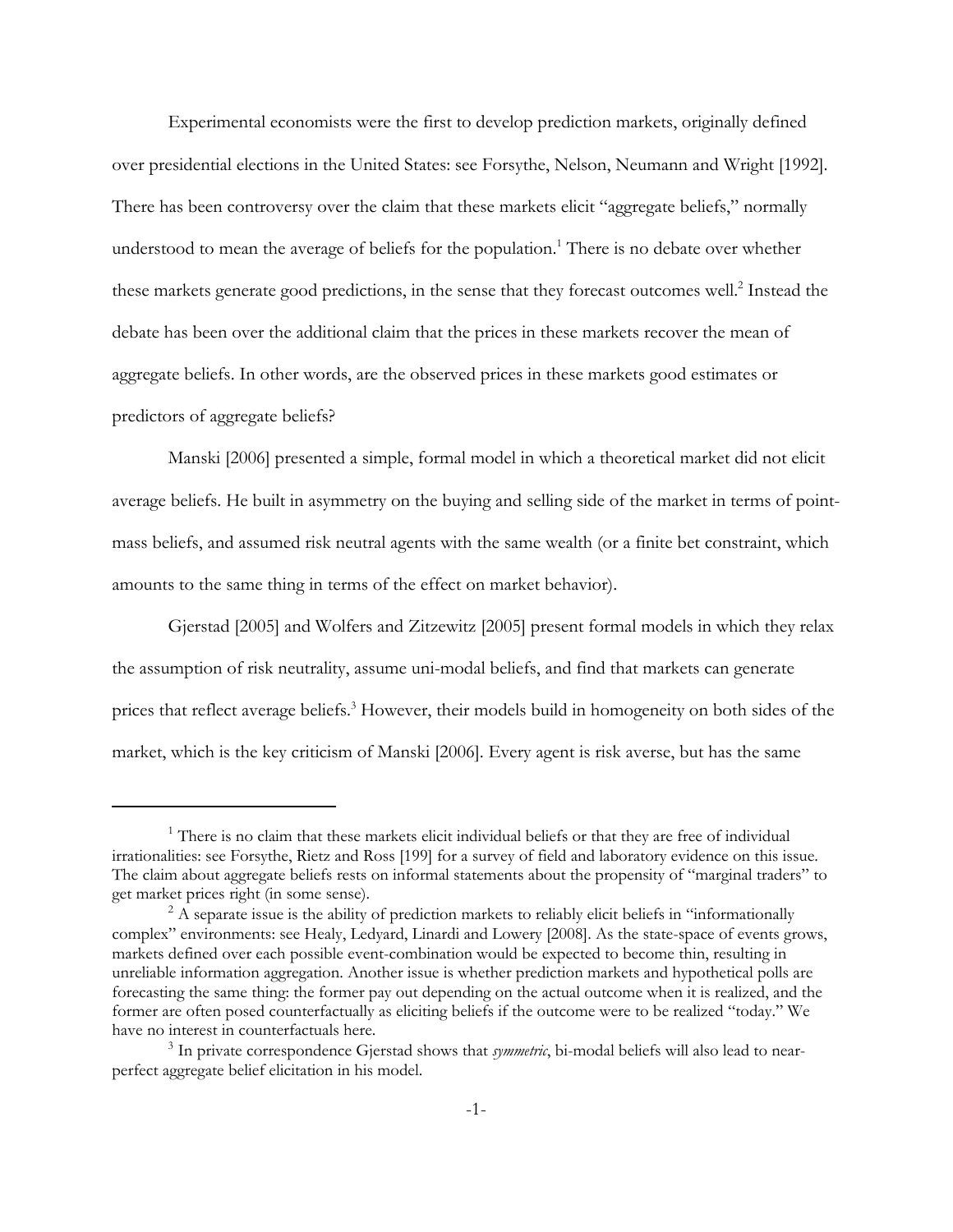attitude to risk. And every agent has the same wealth level, or faces the same maximal bet constraint. So each agent chooses to bet the same amount, on both sides of the market, and one recovers a homogenous bidder model. One common feature of their models is that the Log utility specification emerges as the "poster boy" of aggregate belief elicitation: deviations from Log utility are associated with deviations from belief elicitation, although they each argue that these deviations are small for a wide range of belief distributions.

We consider the bets that agents with Log utility and Constant Relative Risk Averse (CRRA) utility would place, assuming that they are price takers in the prediction market.<sup>4</sup> We provide formal derivations of these bets, and then use these results to evaluate the claims about the beliefs elicited in prediction markets as one relaxes assumptions about homogeneity.

### **1. Formal Derivations**

Bets placed in prediction markets, or stock markets for that matter, are simply purchases of state-contingent commodities. We provide formal derivations of compensated demands for state contingent commodities,  $x^c(s)$ , for two common utility functions. In each case we represent beliefs about state s  $\in S$  by vectors b(s) $>0$ ,  $\sum_{s}$  b(s)=1 and market prices (reports) by vectors p(s) $>0$ ,  $\sum_{s}$  $p(s)=1$ . A unit of s-contingent wealth pays \$1 if state s occurs and \$0 otherwise, for all states s=1,2....n. We also define  $\check{s} \in S$ , to aid the statement of summation operations.

#### *A. Constant Relative Risk Aversion Utility*

A risk averse CRRA agent has an EU defined over the state-contingent commodity x°(s) of

<sup>4</sup> Ottaviani and Sørensen [2007] consider the way in which trade in prediction markets might lead agents with heterogeneous prior beliefs to revise those beliefs in a rational expectations equilibrium.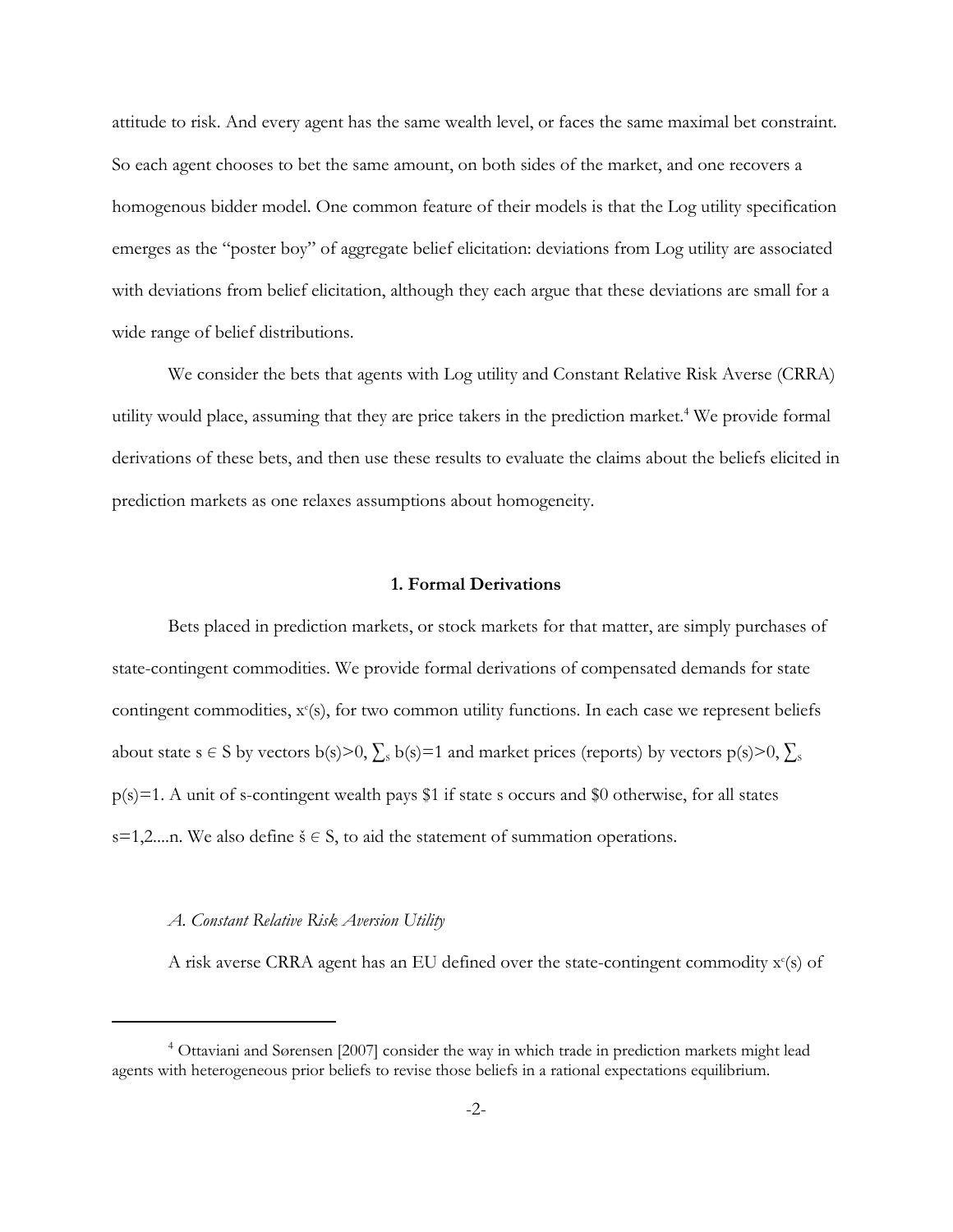the form

$$
EU = [\sum_{s} b(s) x(s)^{(1-r)}]/(1-r)
$$
\n(1)

The corresponding certainty equivalent (CE) wealth is a weighted mean wealth of order 1-r:

$$
CE = [\sum_{s} b(s) x(s)^{(1-r)/r}]^{1/(1-r)}
$$
\n(2)

This expression for the CRRA agent's CE is in standard CES form, where the elasticity of substitution  $\eta =1/r$  is the reciprocal of the Arrow-Pratt relative risk aversion parameter r, and is a measure of risk tolerance.

Consider the CRRA agent's optimal choice problem as an expenditure minimization problem: minimize m= $\sum s p(s)x(s)$  subject to a *certainty equivalent* constraint

$$
CE^{1-r} = \sum_{s} b(s) x(s)^{(1-r)}
$$
 (3)

The first-order conditions are, for an appropriate Lagrange multiplier  $\lambda$ ,

$$
p(s) = \lambda(1-r) b(s) (x(s)^{r})
$$
\n(4)

We may identify  $\lambda$  by using (4) with the constraint (3), from the following expression:

$$
CE^{r} = \lambda(1-r) \{ \sum_{\dot{s}} b(\dot{s}) [b(\dot{s})/p(\dot{s})]^{(1-r)/r} \}^{r/(1-r)}
$$
(5)

Substituting  $(5)$  into  $(4)$  yields Hicksian compensated demand functions  $x^c(s)$  for wealth in state s:

$$
x^{c}(s) = CE \times \{ [b(s) / (p(s)] / [ \sum_{\tilde{s}} [b(\tilde{s}) / x(\tilde{s}) ]^{(1 \cdot r)/r} ]^{r/(1 \cdot r)} \}^{1/r}
$$
(6)

Multiplying each  $x^c(s)$  in (6) by  $p(s)$  and summing over all states yields the expenditure function m= $\sum_{\text{s}} \text{p(s)} \text{x}^{\text{c}}(\text{s})$ , or

$$
m = CE / \{ \sum_{\dot{s}} b(\dot{s}) [b(\dot{s})/p(\dot{s})]^{(1\cdot t)/r} \}^{r/(1\cdot t)}
$$
(7)

Substituting (7) into (6) yields the *ordinary demand functions*

$$
x^{\circ}(s) = \{ m \times [b(s)/(p(s)]^{1/r} \} / \{ \sum_{s} b(\check{s}) [b(\check{s})/p(\check{s})]^{(1-r)/r} \}
$$
(8)

The denominator of (7) is a risk-attitude-adjusted expected rate of return, a power mean of order (1 r)/r of individual contingent asset expected rates of return  $b(s)/p(s)$  for this CRRA agent.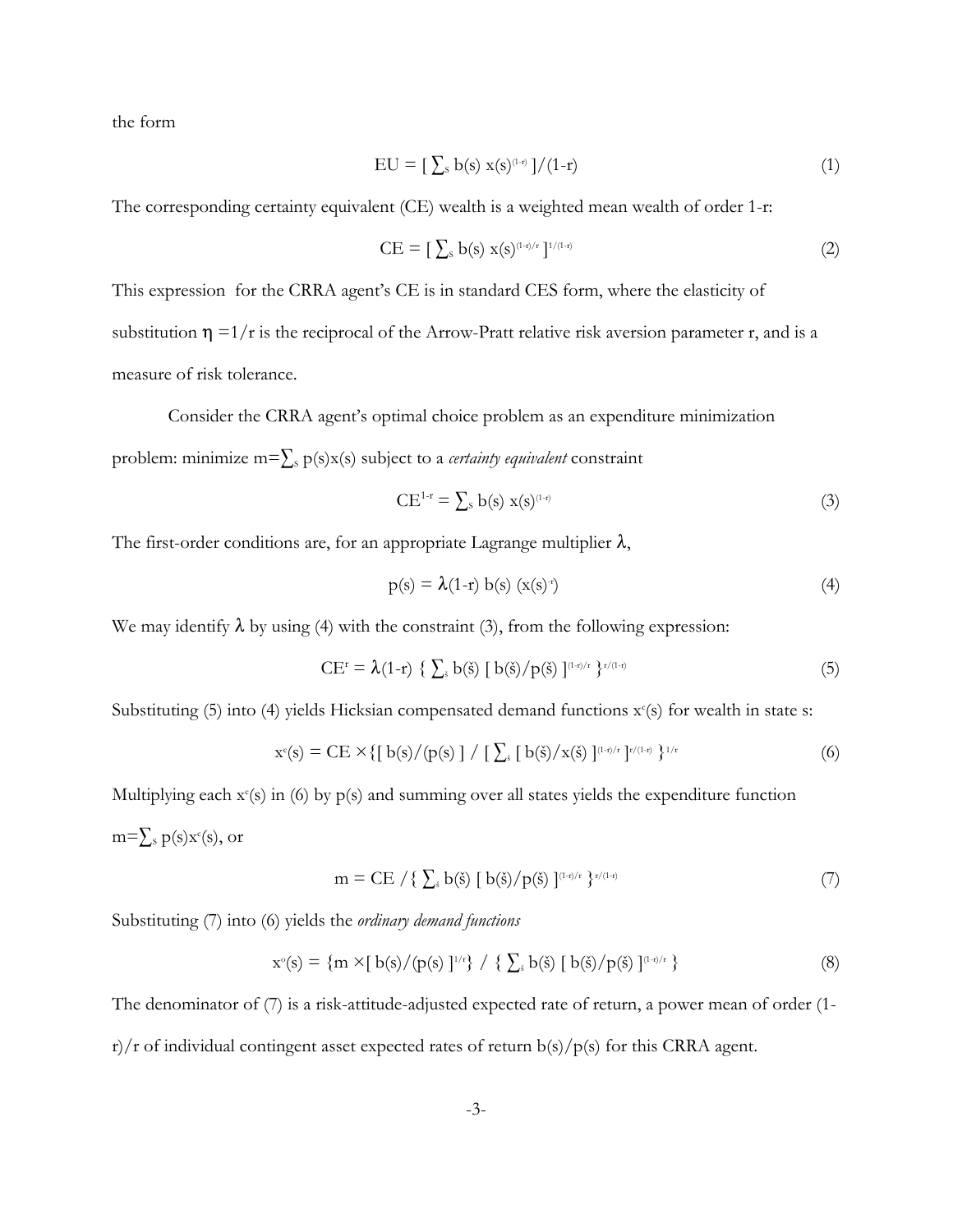*B. Log Utility*

A Log EU function, based on an increasing, concave utility function  $u(x)=ln(x)$ , has form:

$$
EU = \sum_{s} b(s) \ln(x(s)) \tag{9}
$$

The corresponding CE is defined by

$$
EU = ln(CE)
$$
 (10)

From the first order conditions for expenditure minimization subject to an EU constraint we have:

$$
p(s) = \lambda b(s) (1/x(s)) \tag{11}
$$

for an appropriate Lagrange multiplier  $\lambda$ . Solving for  $x^c(s)$  we obtain

$$
x^{c}(s) = \lambda [b(s)/p(s)] \qquad (12)
$$

To eliminate  $\lambda$ , take the log of both sides of (12) and substitute back into (9):

$$
\ln(CE) = \ln(\lambda) + \sum_{s} b(s) \ln[(b(s))/p(s)] \tag{13}
$$

Exponentiating both sides to eliminate  $\lambda$ , and substituting back into (12):

$$
x^{c}(s) = CE \times \{ [b(s) / (p(s)] / [ \prod_{s} [b(\tilde{s}) / p(\tilde{s})]^{b(\tilde{s})} \}
$$
\n(14)

Multiplying  $(14)$  by  $p(s)$  and summing over all states yields

$$
m = CE / [\prod_{s} [b(\tilde{s})/p(\tilde{s})]^{b(\tilde{s})}
$$
\n(14)

where the denominator is a weighted geometric mean of the individual contingent asset expected

rates of return  $b(s)/p(s)$ . Substituting (15) into (14) we obtain the ordinary demand functions

$$
x^{\circ}(s) = m \times [b(s) / (p(s))]
$$
\n(16)

#### **2. Implications for Prediction Markets**

It is easiest to demonstrate the implications of these formal derivations for the properties of prediction markets by simulation, simply because the objective is to incrementally relax analytically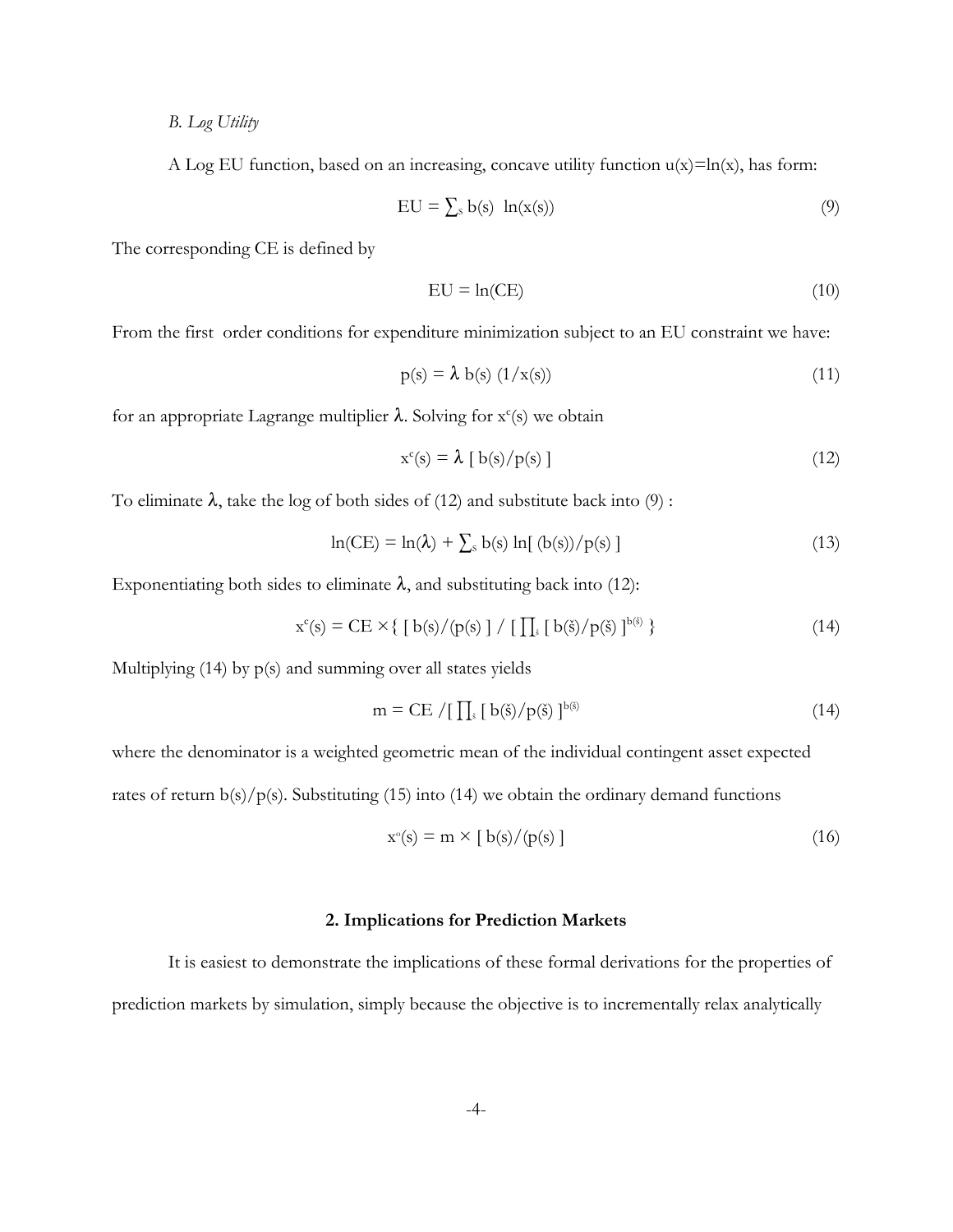simplifying assumptions about homogeneity of participants.<sup>5</sup>

Consider the Log utility model initially. Assume 1,000 simulated agents with beliefs distributed according to some parametric form. Focus initially on a unimodal Normal distribution with mean 0.30 and standard deviation 0.10, and truncate at 0 the very few random draws that are negative. Let wealth be distributed uniformly between 1 and 100. Assume initially that there is no discounting, even though a key feature of prediction markets is that one places bets today for payoff in the future. We also allow for "free range betting," so that agents can rationally decide if they want to place a bet or not; in the absence of discounting they always want to place a bet, but when discounting enters they may not.<sup>6</sup>

Given their preferences, wealth, and beliefs, each agent evaluates their ordinary demand and decides on an optimal bet on the event or its complement. We undertake this evaluation for each agent, using (8) or (16), and then select the equilibrium price as the unique price at which demand equals supply. We evaluate all prices between 0.001 and 0.999 in increments of 0.001. Figure 1 shows the happy result that in this homogenous world prediction markets predict well and indeed recover the mean of aggregate beliefs perfectly.

Figure 2 relaxes some of these assumptions. The top left panel is a baseline, that repeats the assumptions from Figure 1 for reference. The top right panel allows for discounting behavior, and free-range betting. Thus agents can determine if the *present value* of the certainty-equivalent of their optimal bet is less than their current wealth, which is non-stochastic, and decide not to participate in the market. We select discount rates uniformly between 1% and 25%. Again we find that prediction

<sup>5</sup> The simulation is implemented using version 11 of *Stata*, and the command file is available on request.

 $6$  It is possible to use prediction markets in a setting in which there is "forced feed betting," where individuals have tokens to bet with and that are useless unless used to place a bet. Such settings arise in laboratory experiments and some corporate, in-house applications of predictions.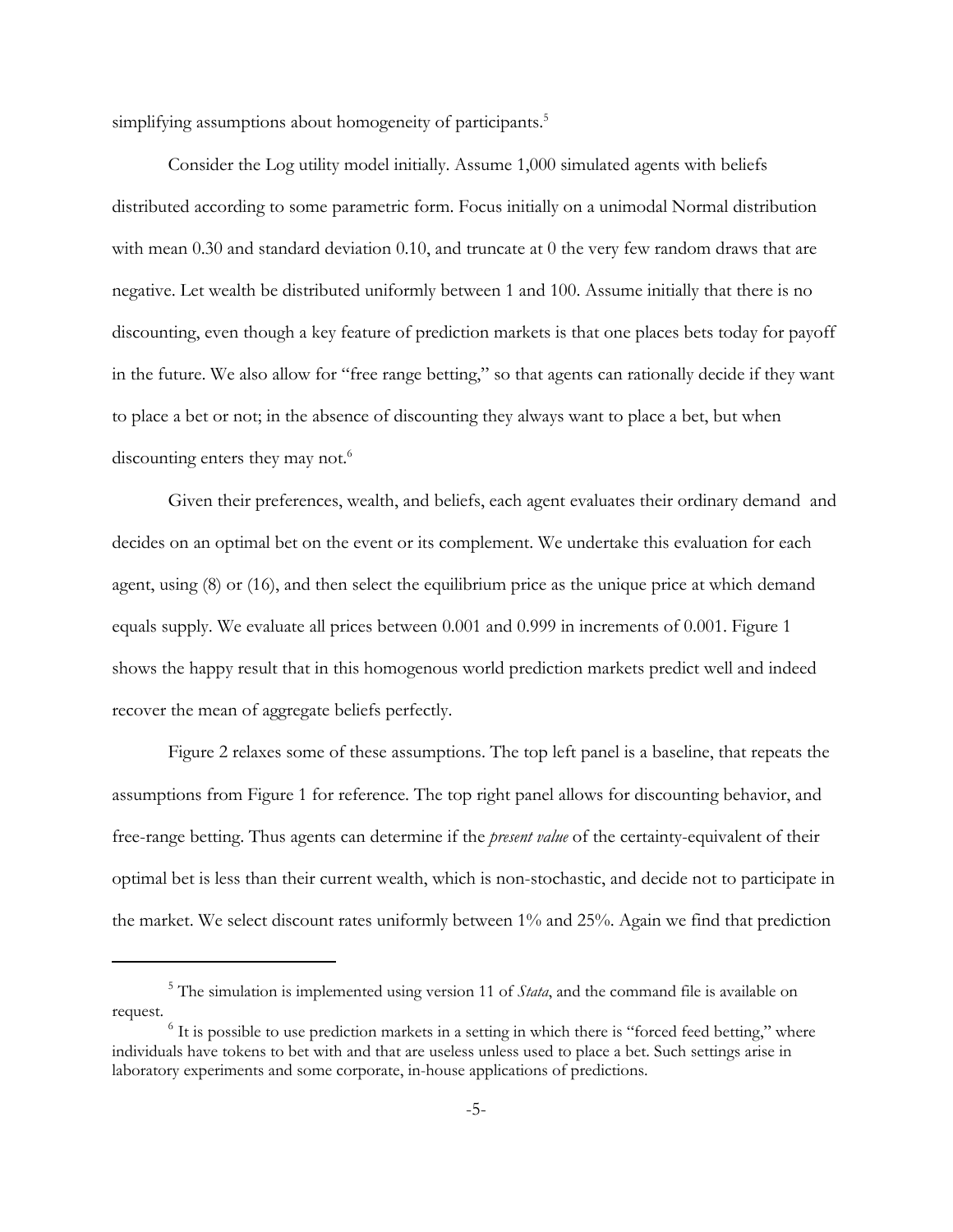markets do just fine.

But then we introduce some bias, in the bottom left panel of Figure 2, in favor of the "optimistic" side of the market. We define the optimistic side as those agents that have beliefs which are greater than the average belief. In this case we allow them to have greater wealth, and to be more patient, than the baseline assumptions for them.<sup>7</sup> These assumptions move the equilibrium price in favor of their beliefs, and away from the average of beliefs. The bottom right panel combines discounting and bias, for the same qualitative result. The difference between equilibrium price and average belief is not quantitatively large, but it is clear.

Figure 3 repeats this exercise, but substituting CRRA utility for the log utility specification. We draw CRRA values from a uniform distribution defined over the open interval  $(0, 1)$ , to correspond to modest amounts of risk aversion; log utility, of course, is the special case of CRRA when the CRRA parameter tends to 1, and risk neutrality is the case of the CRRA parameter being 0. The notion of bias is extended to also include a lower CRRA coefficient for those with optimistic beliefs, implying that they are less risk averse and hence more inclined to place a bet in support of their beliefs.<sup>8</sup> The results are virtually the same as for log utility in Figure 2, but the inaccuracy of the equilibrium price is increasing compared to the Log utility case.

Figure 4 repeats the simulation from Figure 2, using CRRA utility, but with an asymmetric, bi-modal distribution generated as a linear average of two normal distributions. We now see even larger differences between the equilibrium price and the average belief. Figure 5 then considers a completely diffuse distribution of beliefs, generated uniformly between 0.01 and 0.99, and shows a

<sup>&</sup>lt;sup>7</sup> Specifically, the have 100 units of wealth more than the baseline, and their discount rates are cut in half.

<sup>&</sup>lt;sup>8</sup> Specifically, that the CRRA coefficient is lower by 0.25, as long as this would not make them riskloving.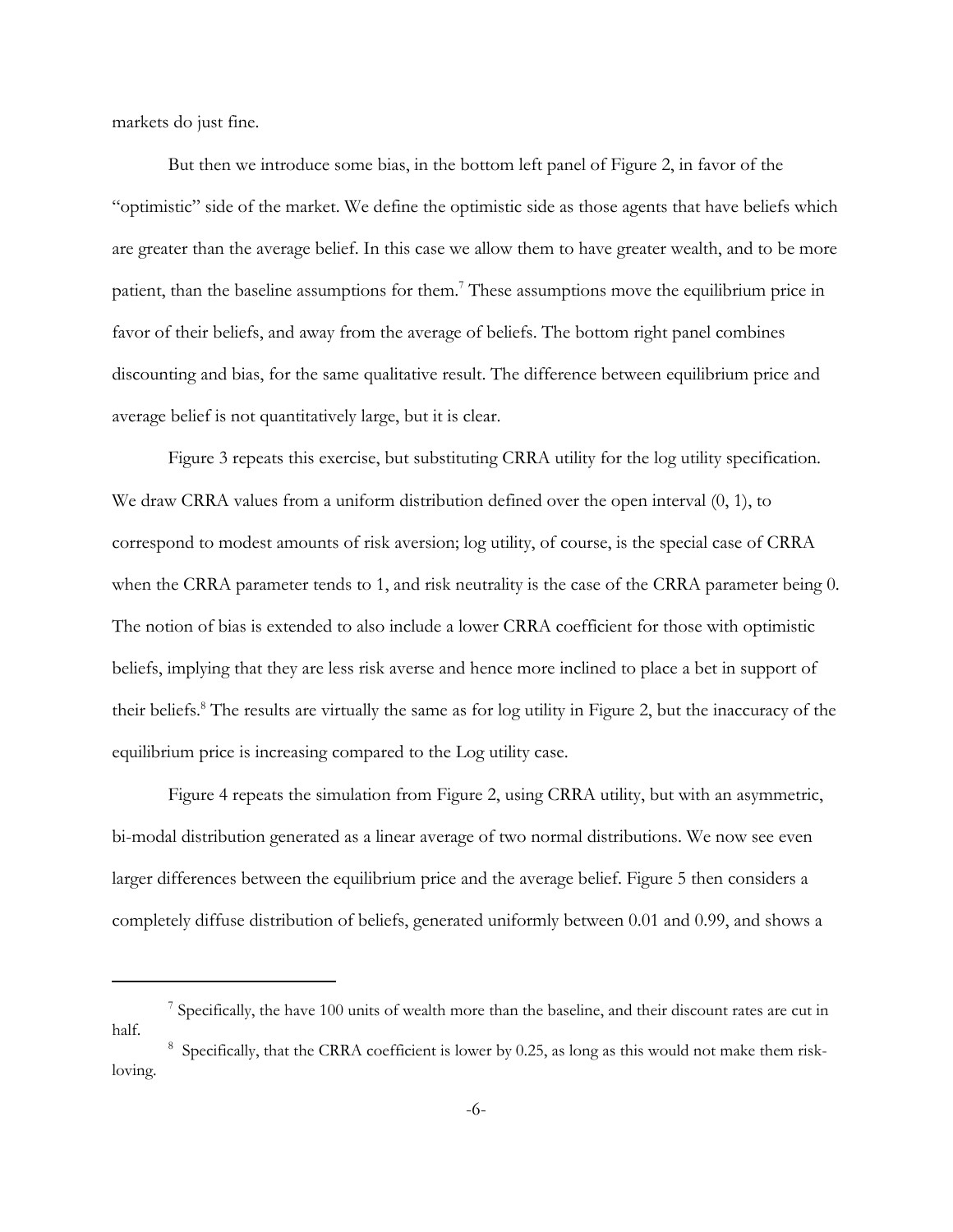similarly difference between equilibrium price and average belief.

## **3. Conclusion**

Taking all these results together, and in conjunction with those of the earlier literature, we conclude that prediction markets can be expected to do a good job recovering the average of aggregate beliefs under certain circumstances: unimodal distributions of beliefs, with no *a priori* reason to expect heterogeneity on either side of the market. Indeed, this environment *might* characterize many interesting settings, such as political elections or closed prediction markets in which there is minimal sample selection into the market (on the basis of beliefs, preferences and endowments). But the result is not general, and it is easy to construct examples in which prediction markets do a predictably poor job of recovering average beliefs. This unfortunate result is not an artefact of assuming extreme heterogeneity, such as one might incorrectly conclude from the example of Manski [2006].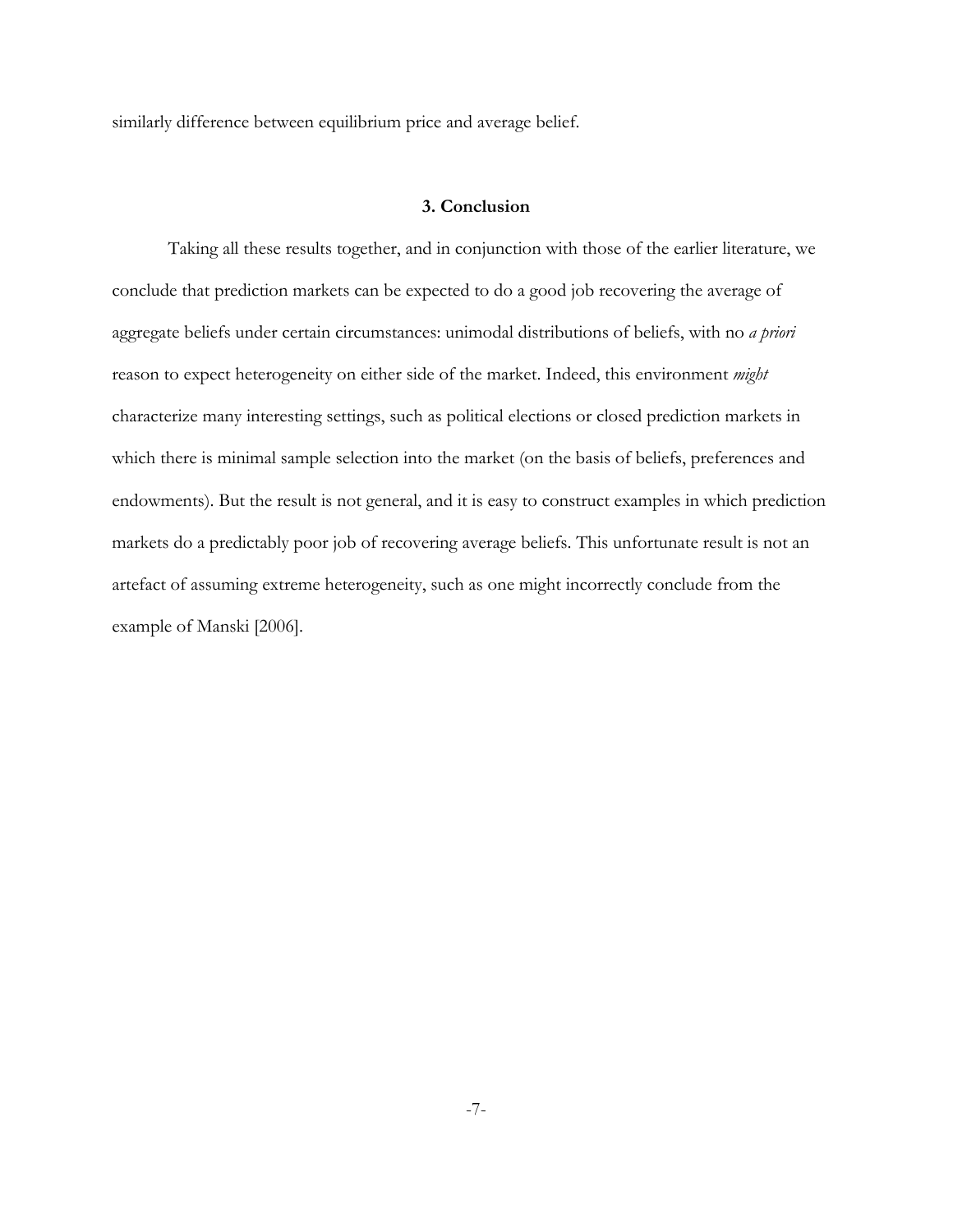#### **References**

- Forsythe, Robert; Nelson, Forrest; Neumann, George R., and Wright, Jack, "Anatomy of an Experimental Political Stock Market," *American Economic Review*, 82(5), December 1992, 1142-1161.
- Forsythe, Robert; Rietz, Thomas A., and Ross, Thomas W., "Wishes, Expectations and Actions: A Survey on Price Formation in Election Stock Markets," *Journal of Economic Behavior & Organization*, 39, 1999, 83-110.
- Gjerstad, Steven, "Risk Aversion, Beliefs, and Prediction Market Equilibrium," *Unpublished Manuscript*, Economic Science Laboratory, University of Arizona, January 2005.
- Healy, Paul J.; Ledyard, John O.; Linardi, Sera, and Lowery, J. Richard, "Prediction Market Alternatives for Complex Environments," *Working Paper*, Department of Economics, Ohio State University, 2008.
- Manski, Charles F., "Interpreting the Predictions of Prediction Markets," *Economics Letters*, 91(3), 2006, 425-429.
- Ottaviani, Marco, and Sørensen, Peter Norman, "Aggregation of Information and Beliefs in Prediction Markets," *Working Paper*, London Business School, May 2007.
- Wolfers, Justin, and Zitzewitz, Eric, "Interpreting Prediction Market Prices as Probabilities," *Unpublished Manuscript*, The Wharton School, University of Pennsylvania, February 2005.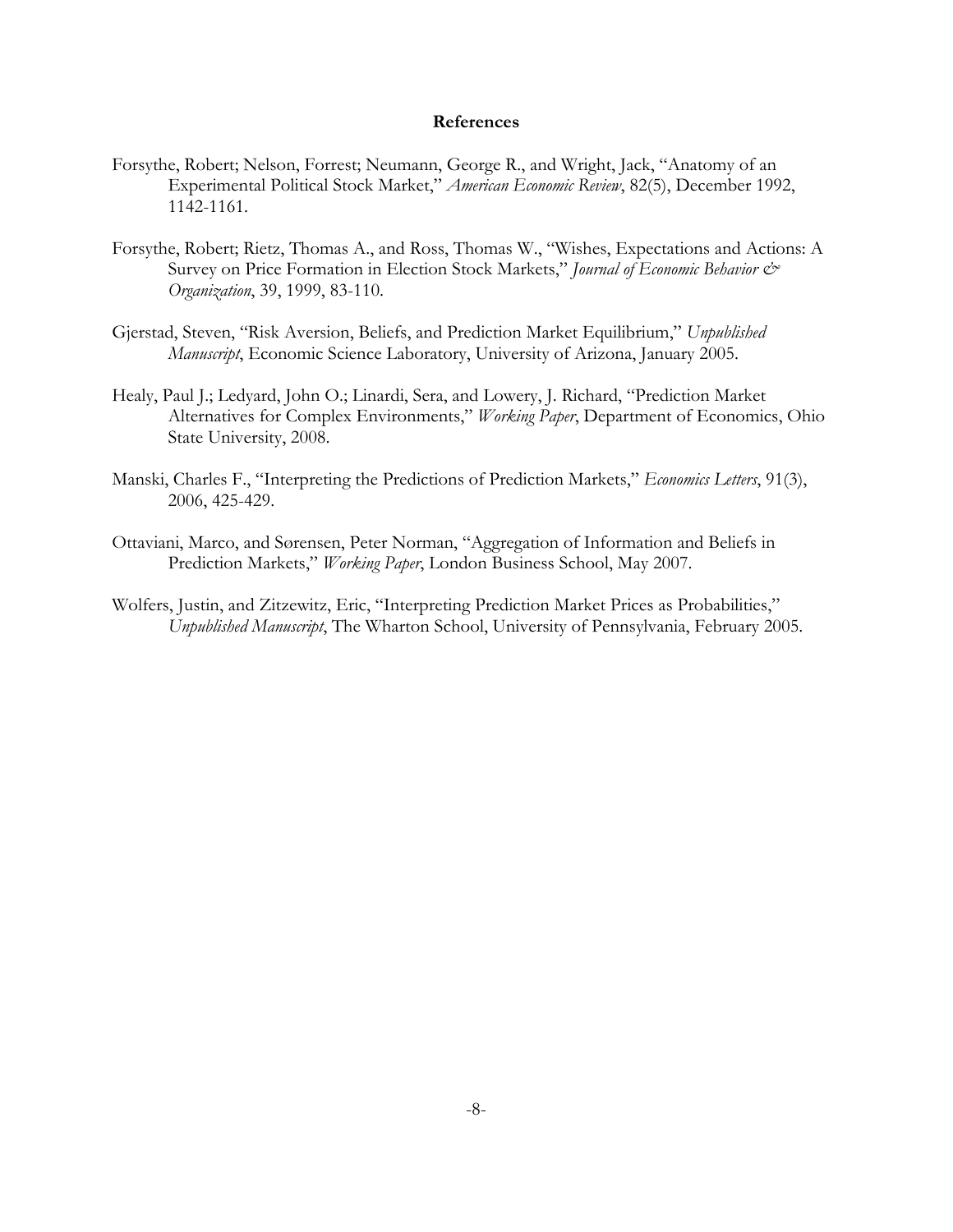

no discounting of future payoffs assumed.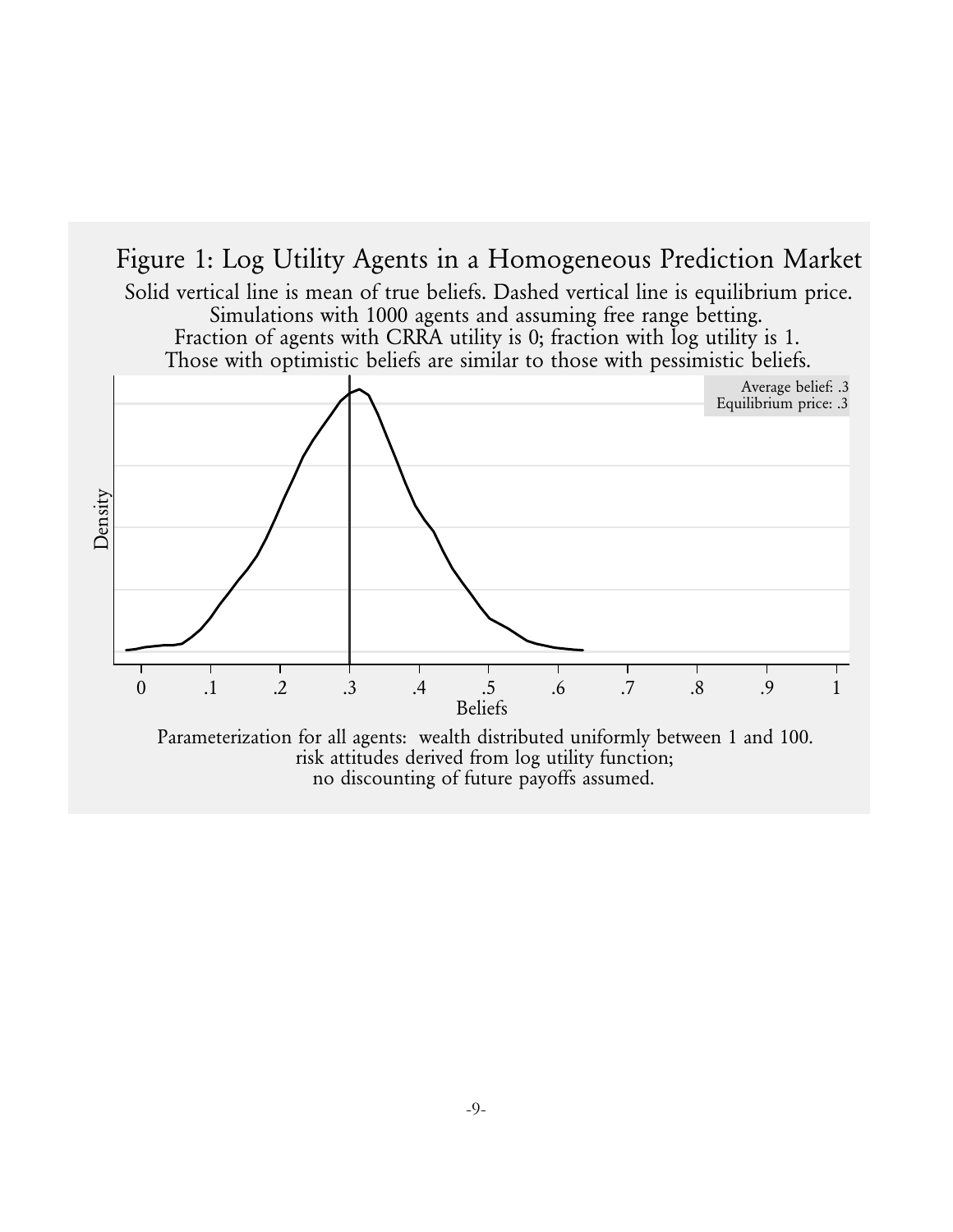